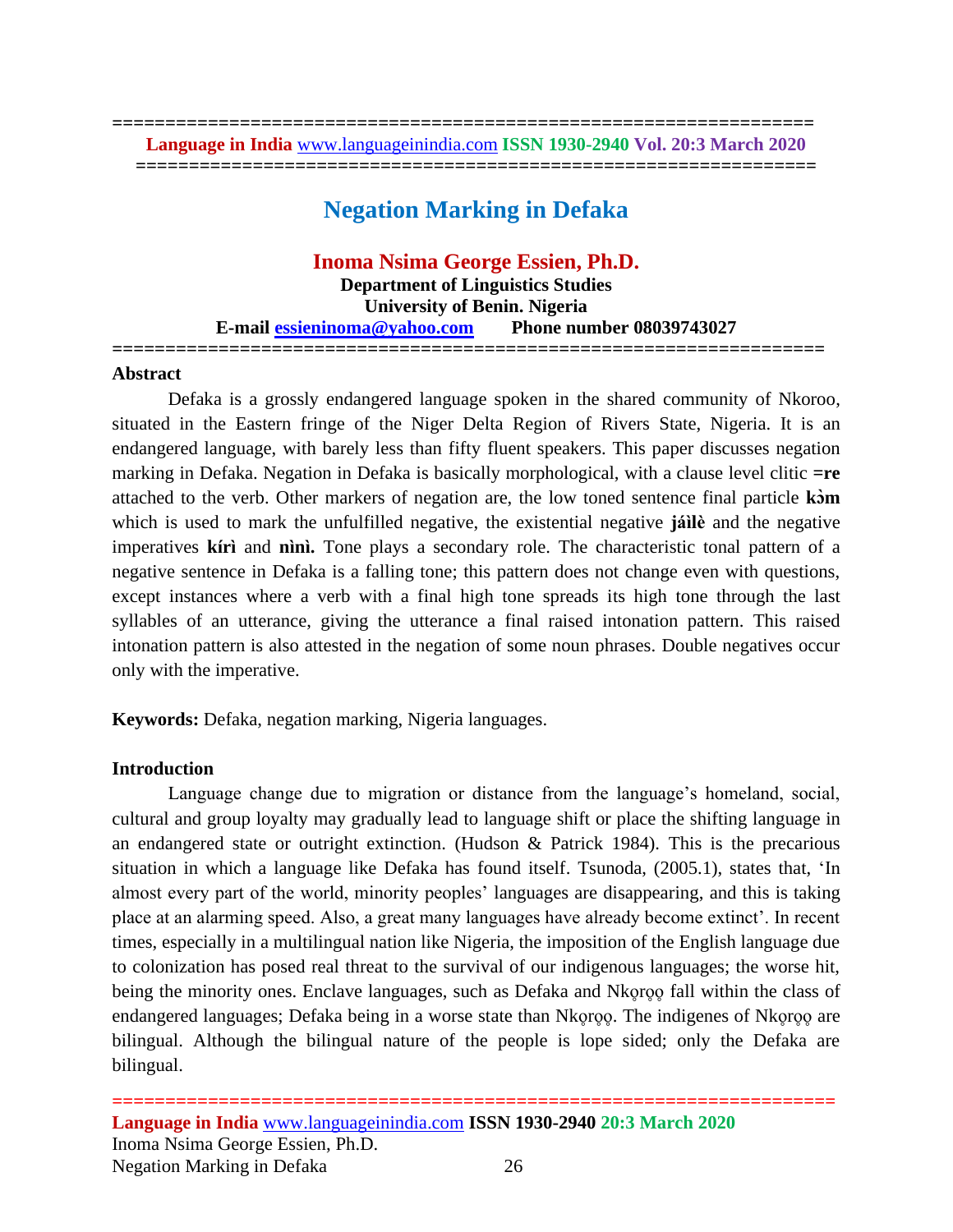The functional domain of Defaka, has over the years reduced from being used in a healthy traditional society, to use within the Defaka ward in Nkoroo and its fishing settlements, to domestic and private use inside the family, to intimate use for solidarity, secrecy and religious purposes. (Jenewari 1983). Defaka is presently considered to be a minority language, labeled socially and economically useless. It suffers hostility and relegation both from the youths of Defaka origin and the Nkoroo as a whole. Young adults of Defaka origin whose parents did not transmit the language to, make jest of the language when it is spoken, while the Nkoroo consider the language as a lower class language. The stigmatization of Defaka by the Nkoroo has resulted in heavy language shift which has reduced the functional domain of Defaka to use within the Defaka ward in Nkoroo. Defaka and Kirika (Nkoro) are predominantly fishermen. Primarily, the Defaka engage in similar economic pursuits as the Kirika. They trade in such sea products as crayfish, periwinkles, crabs, oysters and several kinds of fishes. They engage in basket weaving, net making, thatch making, petty trading and subsistent farming. Trading activities are carried out with their surrounding neighbours-the Andoni, Ogoni and Opobo people.

#### **1.0.Preamble**

A negative clause is one which asserts that some event, situation, or state of affairs does not hold. (Payne 1997). We shall discuss negation in Defaka, under two broad strategies: clausal and constituent negation. Clausal negation is that employed in languages to negate an entire proposition, while constituent negation is associated with particular constituents of the clause. (Ikoro 1996). In Defaka, the subject, the verb or any other nominal element within the predicate phrase may be negated. If the subject is negated, it may or may not be in focus. However, negation of the predicate phrase or elements within the predicate phrase, always occur in cleft construction.

Clausal negation may entail negation of existence or negation of fact. In the former, a negative adverb **jáìlè** 'not there' which also functions as a negative quantifier in some nominal constructions occurs, while in the latter, the basic marker of negation is the negative clitic **=re.** Other markers of negation which may occur in clausal or constituent negation are, lexical items expressing such notions as refusal, etc., modal auxiliary verbs with inherent negative connotations.

#### **1.1 Clausal Negation**

Clausal negation is marked with a clause-level clitic, **=re** attached to the verb, playing a major role. The clitic does not occur at all in negation of existence, only the negative adverb does. Compare (1a) and (b).

1a) ì jáìlè dʒíkà=tè 1sg NEGA house =LOC

**==================================================================== Language in India** [www.languageinindia.com](http://www.languageinindia.com/) **ISSN 1930-2940 20:3 March 2020** Inoma Nsima George Essien, Ph.D. Negation Marking in Defaka 27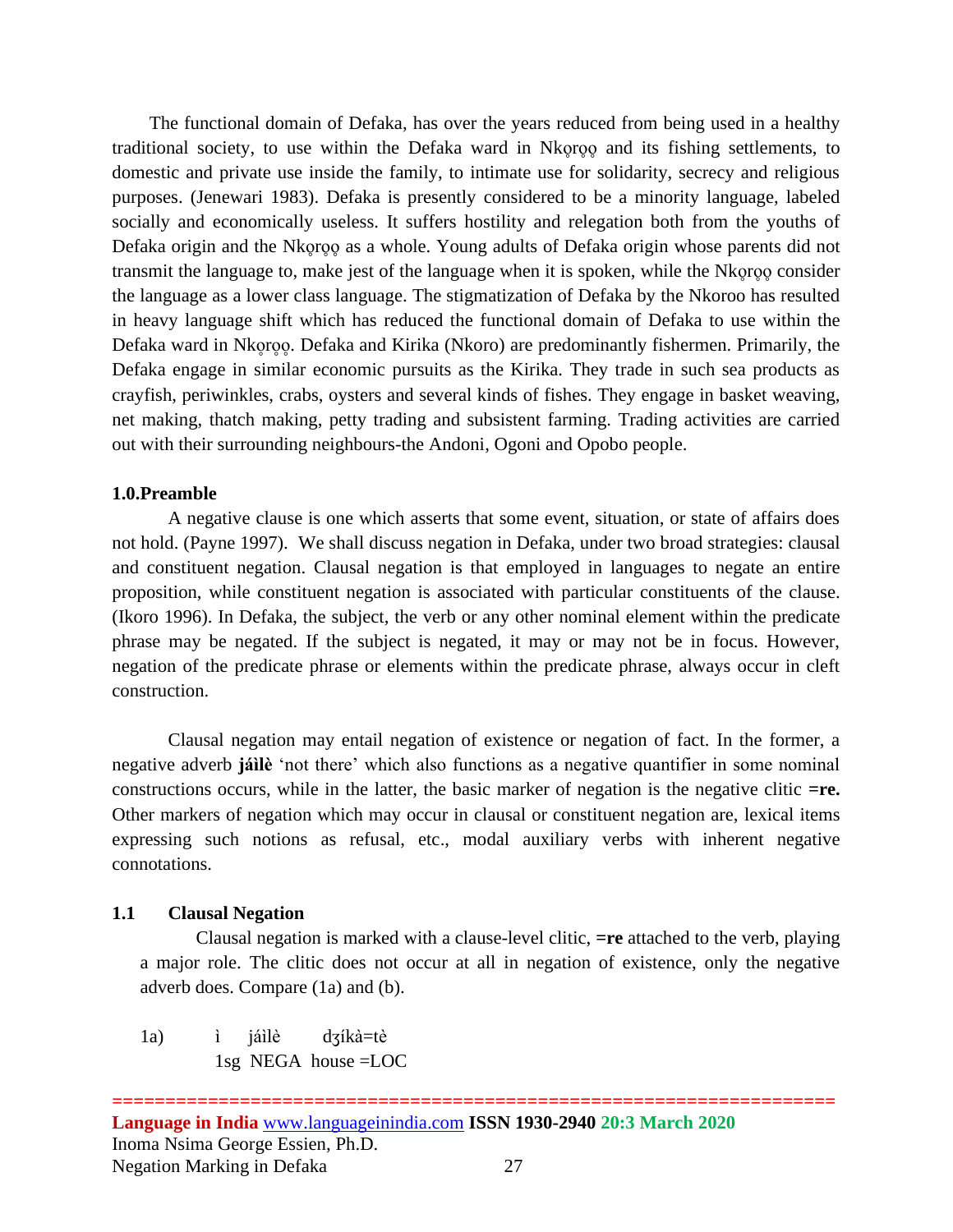'I am not at home'

 b) í à ééɲáà éè=rè 1sg DEF food eat =NEG 'I did not eat the food'

Two strategies are employed in clausal negation. Negation of existence hosts the negative adverbial **jáìlè** 'not there'. **jáìle** appears to be a formative from a combination of **jáà** 'thing' and **ìlè** 'place'. This morpheme is usually the sole negator in a clause where it occurs.

- 2a) ì jáìlè dʒíkà=tè 1sg NEGA house =LOC 'I am not at home'
- b) á jáile à tèè  $\hat{\ddot{u}}$ =tè 3sgf NEGA DEF playground =LOC 'She is not at the playground'
	- c) ní jáilè nùmà dòm=tè 3pl NEGA that place =LOC 'They are not around or there'

In negation of fact, the clitic negative marker **=re** attaches directly to the verb, knocking off every other tense aspect marker. The tone of the last syllable of the verb to which the negative marker cliticizes is almost always low, especially when the clause has an object. Some verbs with inherent high tones, however, do not follow the rule

In declarative affirmative sentences, the last tone of the verb to which the factitive marker is attached is almost always high, as the examples in (3) show.

- 3a) ì à ééɲáà éé-mà 1sg DEF food eat-FACT 'I ate the food'
- b) á à máŋɡòrò kání-mà 3sg DEF mango pluck-FACT 'She plucked the mango'
- c) wá à átákì  $\rm \tilde{e} \tilde{w} \tilde{e}$ -mà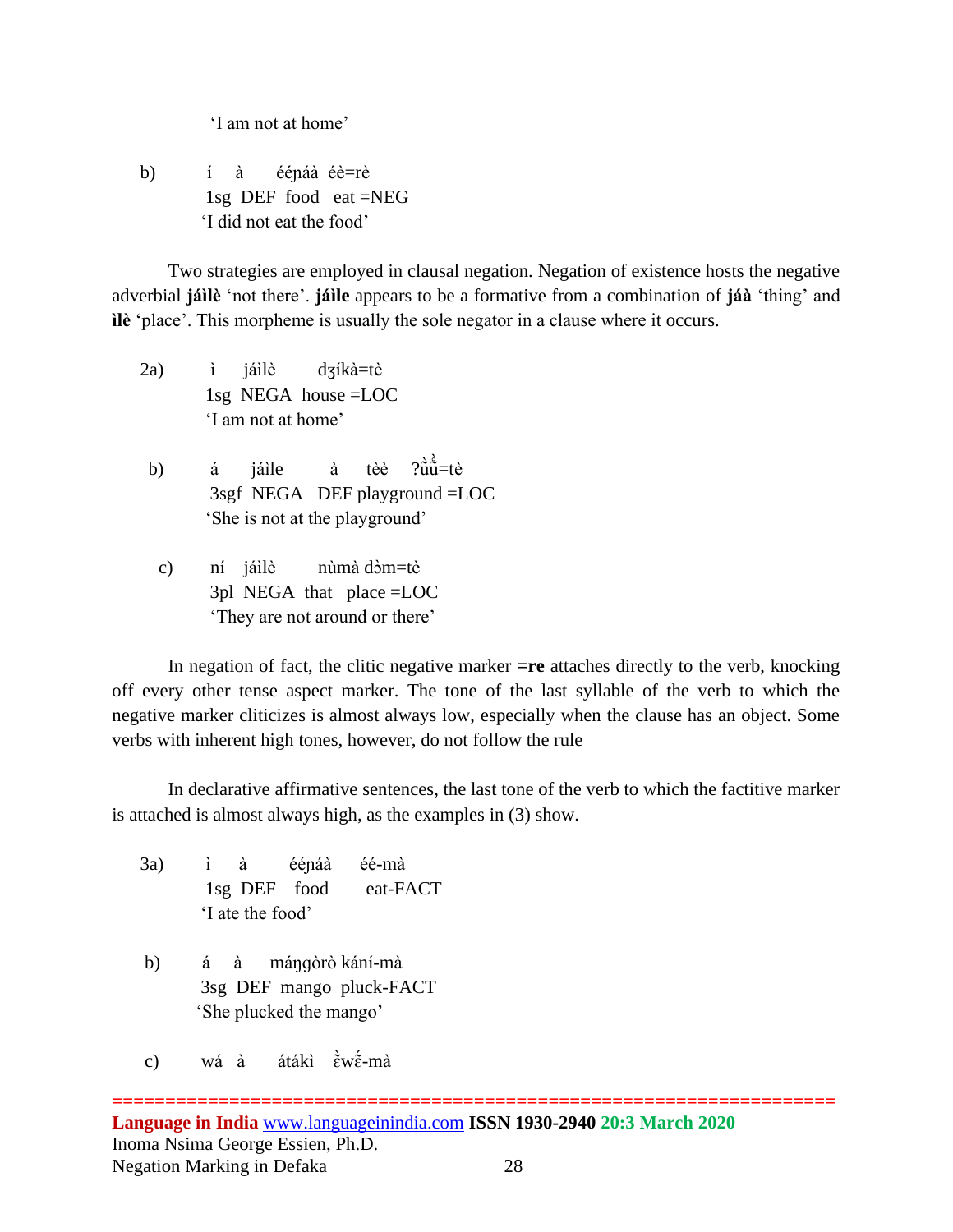1pl DEF money steal-FACT 'We stole the money'

 In the negative forms in (4) below, however, the last tone of the verb to which the negative marker cliticizes is almost always low, as against the final high tones of the verbs in the factitive affirmative in (3). This can be considered as an additional marker of negation, but this is not a consistent pattern, as we observe in (4d and e).

- 4a) ì à ééɲáà éè=rè 1sg DEF food eat =NEG 'I did not eat the food'
- b) á à máŋɡòrò kánì=rè 3sgf DEF mango pluck=NEG 'She did not pluck the mango'
- c) wá à átákì éwè=rè 1pl DEF money steal =NEG 'We did not steal the money'
- d) á dʒíkà òbìò=tè sɛ̃́kí=ǃré 3sgf house inside =LOC dance =NEG 'she did not dance in the house'
	- e) wá à ídò ìjá=!ré 1pl DEF farm go =NEG 'We did not go to the farm'

Progression and futurity are expressed in the same way in negative constructions in Defaka. The marked feature here is the occurrence of the low toned future tense marker **kà** which occurs before the negative clitic. Verb stem tones take the form for the future tense, which characteristically has the last tone of the verb low, except a few exceptions with inherent final high tones, like the verb **ìjá** 'go' as in (5a)

5a) ì à ídò ìjá-kà=rè 1sg DEF farm go-FUT=NEG 'I am not going to the farm'

b) í dʒíkà kárámà-kà=rè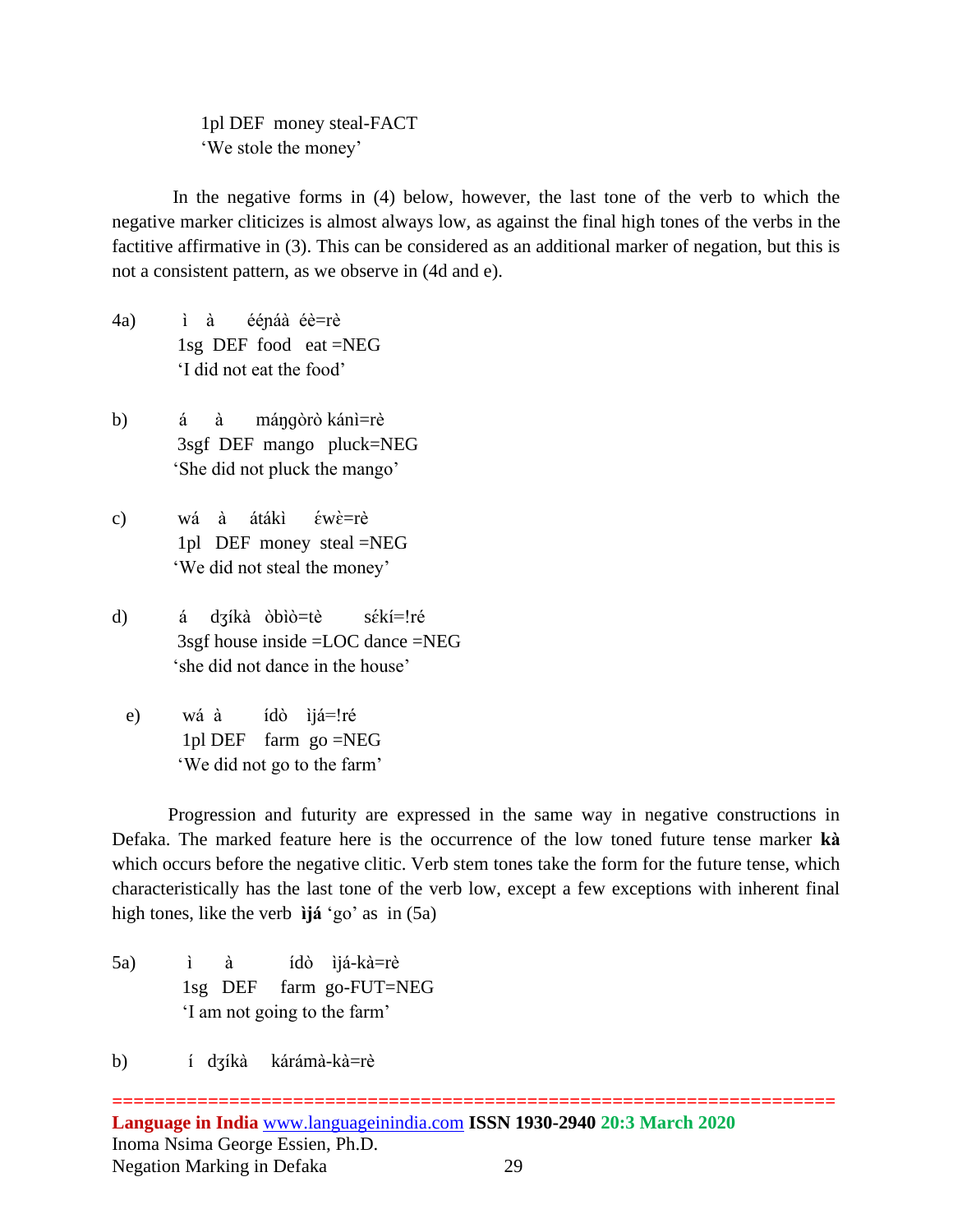2sg house leave-FUT=NEG 'You are not leaving the house'

c) wá ééɲáà éè-kà=rè 1pl food eat-FUT=NEG 'We will not eat food'

 The negative habitual aspect distinguishes the forms with an object NP and those without an object NP, by means of high-low tones in the former and high tones in the later. In the affirmative however, as in (6), the reverse is the case. The forms with an object NP bear high tones while the forms without an object NP bear low tones.

#### **Affirmative**

| 6)                               | -obj NP                    | $+$ obj NP                    |  |
|----------------------------------|----------------------------|-------------------------------|--|
|                                  | lèlèlèlè-mà<br>ò           | lélélélé-mà<br>ò<br>jáà       |  |
|                                  | 3sgm sell sell-FACT        | 3sgm something sell sell-FACT |  |
|                                  | 'He sells or used to sell' | 'He used to sell things'      |  |
| b)                               | à<br>tùàtùà-mà             | jáà<br>á<br>túátúá-mà         |  |
|                                  | 3sgf cook cook-FACT        | 3sgf something cook cook-FACT |  |
|                                  | 'She often cooks'          | 'She often cooks something'   |  |
|                                  | <b>Negative</b>            |                               |  |
| $7)$ -object NP<br>wá báábáá=!ré |                            | $+$ objectNP                  |  |
|                                  |                            | wá sèisèináà báábàà=rè        |  |

| wá báábáá=!ré              | wá sèlsèlnáà báábàà=rè          |  |
|----------------------------|---------------------------------|--|
| 1pl kill kill $=NEG$       | 1pl snake kill kill $=NEG$      |  |
| 'We don't normally kill'   | 'We don't normally kill snakes  |  |
|                            |                                 |  |
| $ni$ isósó=! $re$          | ní dzíkà ísòsò=rè               |  |
| $3pl$ come come $=NEG$     | 3pl house come come             |  |
| 'They don't normally come' | 'They don't normally come home' |  |

The tonal pattern of the –object NP negative form is emphatic, while the  $\pm$  object NP form is not emphatic. This raised intonation pattern is also observed in the negation of some noun phrases, especially with the  $1<sup>st</sup>$  person singular pronoun. See Essien, (2013), for a detailed discussion on the tonal pattern of the habitual aspect.

#### **1.1.2 The Unfulfilled Negative**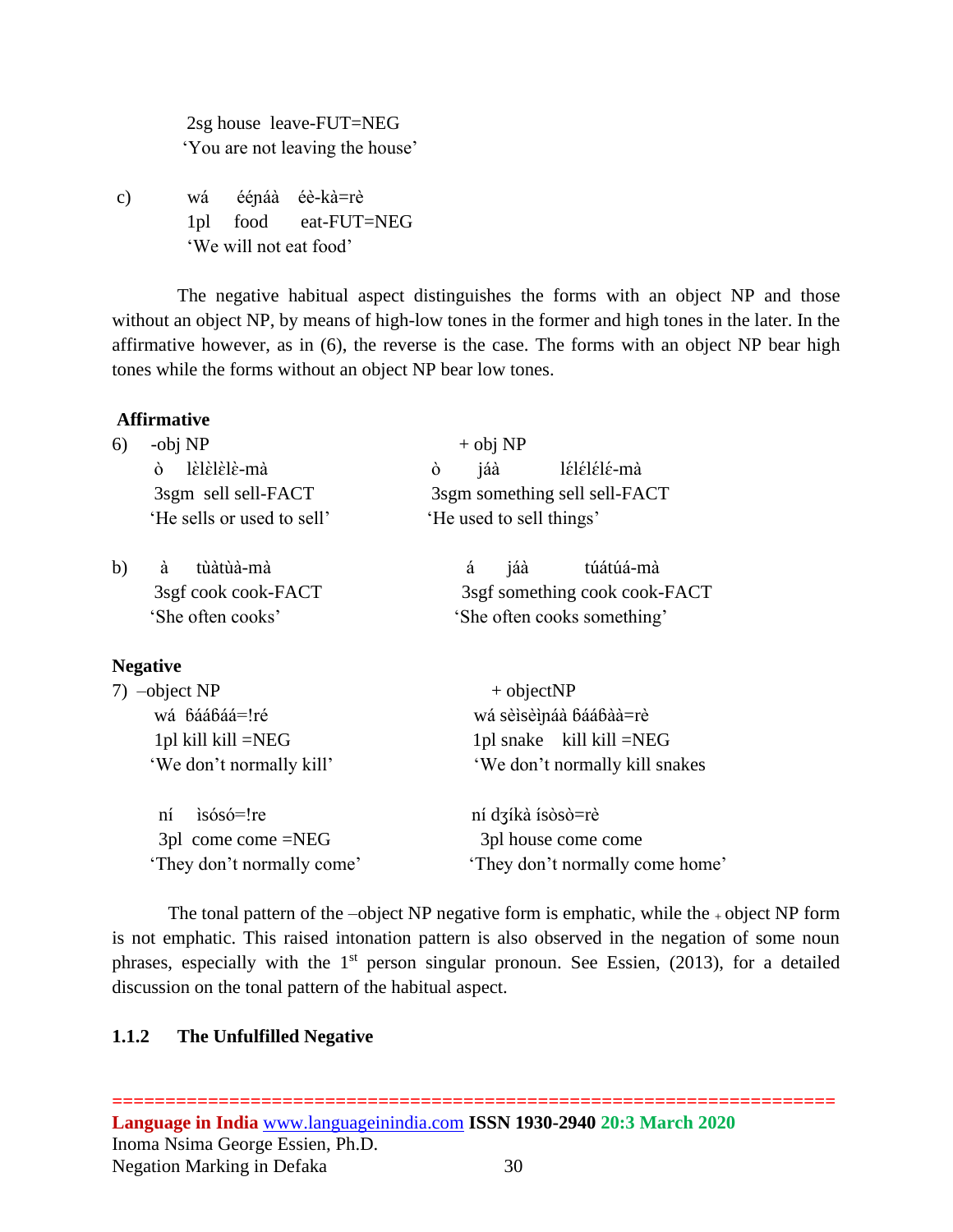The unfulfilled negative form expresses an action that has not yet been carried out. The clitic negative marker **=re** occurs alongside the low toned unfulfilled negative marker **kɔ̀m**, which usually occurs as a free morpheme clause finally. The modal auxiliary verb **m̀bè** 'be able' may optionally occur.

|    | à ómgbìnáà gbĩĩ=rè<br>8a) á<br>kòm         | á mbè à ómgbìnáa gbìi=rè<br>kòm              |
|----|--------------------------------------------|----------------------------------------------|
|    | $3\text{sgf}\text{DEF}$ dress sow =NEG yet | 3sgf MOD DEF dress sow =NEG yet              |
|    | 'she has not yet sowed the dress'          | 'She has not yet been able to sow the dress' |
| b) | ní ísò ílàà=rè<br>kòm                      | ní mbè isò ilàà=rè kòm                       |
|    | $3pl$ come reach =NEG yet                  | 3pl MOD come reach =NEG yet                  |
|    | 'They have not arrived yet'                | 'They have not been able to come yet'        |

### **1.1.3 The Negative Unfulfilled Future**

 The negative unfulfilled future occurs only in conditional clauses. The subordinate clause hosts the verbs **múmá** 'finish' and sò the desiderative, and the modal auxiliary verb **mbéké** as the case may be.

- 9a) í sò jáà súkù múmá-mà kéidéi i sò éé-mà m̀bè íláà=rè kòm 2sg DES thing wash finish-FACT time 1sg DES eat-FACT MOD reach =NEG yet 'I would not have eaten, by the time you would have finished washing'
- b) í mbékè isò-kà i tùà múmá=!rè kɔm̃̀mà kàà 2sg MOD come-FUT 1sg cook finish =NEG yet that manner 'I would not have finished cooking but you can come still'.

#### **1.1.4 Negating Complex Sentences**

There are no special strategies for negating serial verb constructions and consecutive constructions. The entire construction is negated only once.

- $10a$ ) kírí à ̃̀õ tà ísò nìnì NEG DEF Knife SER come NEG (imperative) 'Don't bring the knife' [lit, Don't take knife and come]
- b) àmàɲà átákí tà wíé á ámà=rè PN money SER keep 3sgf give =NEG 'Amanya did not keep money for her' [lit Amanya did not take money and keep for her]
- c) tàbì∂ḿbé kúmánáà sɔ́nɔ́ òrì tàá ámà=rè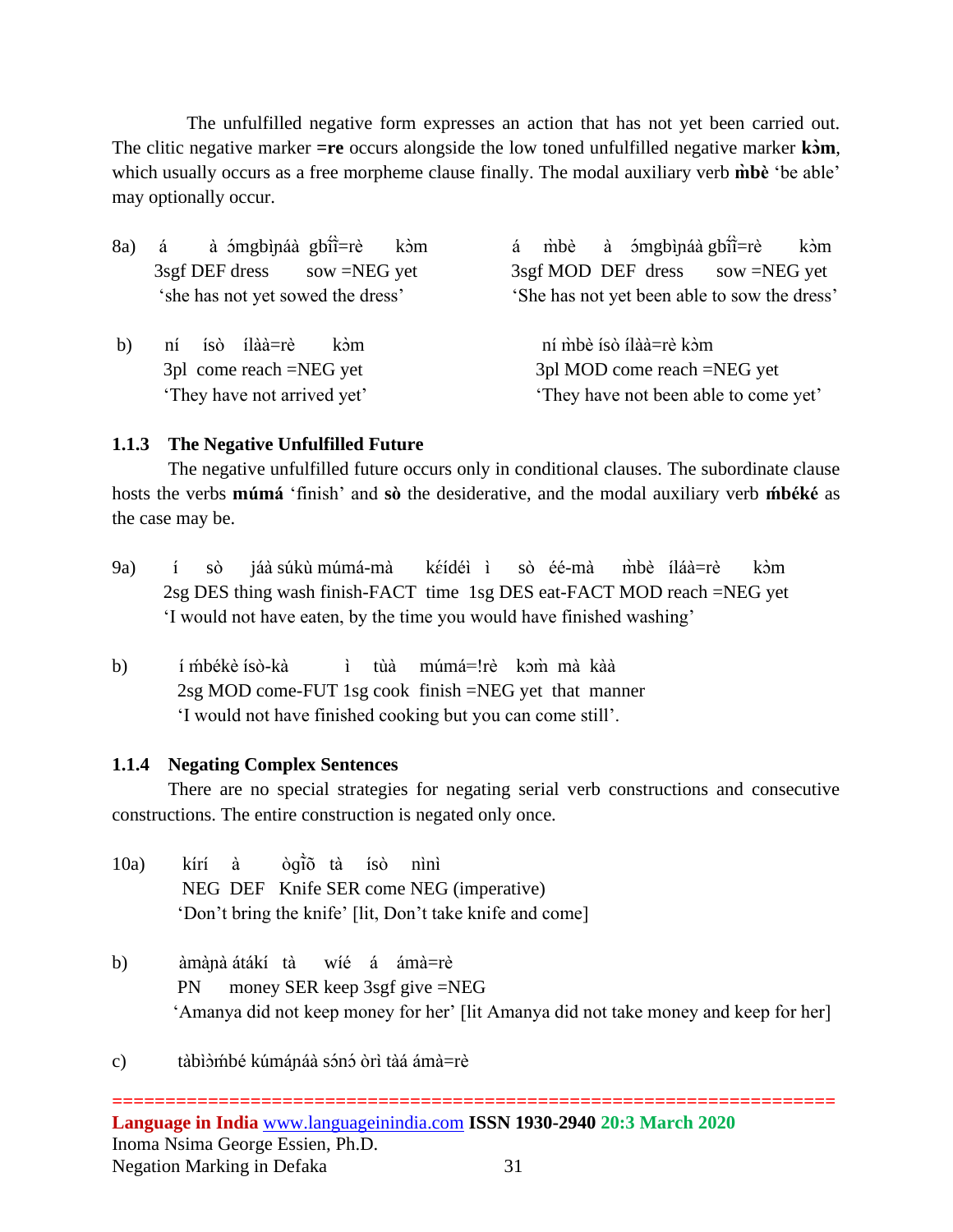PN wrapper buy his wife give =NEG 'Tabiombe did not buy wrapper for his wife'

 Negation is marked only once in consecutive constructions as well. The consecutive construction has a verbal particle **ke** which functions as a connective. **ke** is however, omitted if there is a different subject for the consecutive as in (11c)

11a) ò ì èvè kè ŋ̃́gíè=rè 3sgm 1sg hit CONN run =NEG 'He did not hit me and ran

- b) á dʒíkà ìjá kè jáà éè=rè 3sgf house go CONN thing eat =NEG 'She did not go home and ate'
- c) ì òkùnà ééɲáàn éè=rè bómà àkìdì éé-mà 1sg fowl food eat =NEG PN beans eat-FACT 'I did not eat rice, while Boma ate beans.

 In coordinate sentences and embedded clauses as in (12d), negation may occur once or twice depending on the kind of construction.

- 12a) ì éé-kà=rè ì èdʒè-kà=rè 1sg eat-FUT=NEG 1sg die-FUT=NEG 'I will not eat and I will not die'
- b) ì fàà-kà ì kùtàlá kéè –kà=rè mà kàà góò kè 1sg say-FUT 1sg lie cut-FUT=NEG that manner reason COMP 'I will say it because I will not tell a lie'
- c) ì jáà túà-kà=rè í ísò=rè nè 1sg thing cook-FUT=NEG 1sg come =NEG COND 'I will not cook until you come. [lit I will not cook if you don't come]
- d) bómà dʒírí-mà ibòbáí á ésè=rè PN know-FACT PN 3sgf se =NEG 'Boma knows that Ibobai did not see her'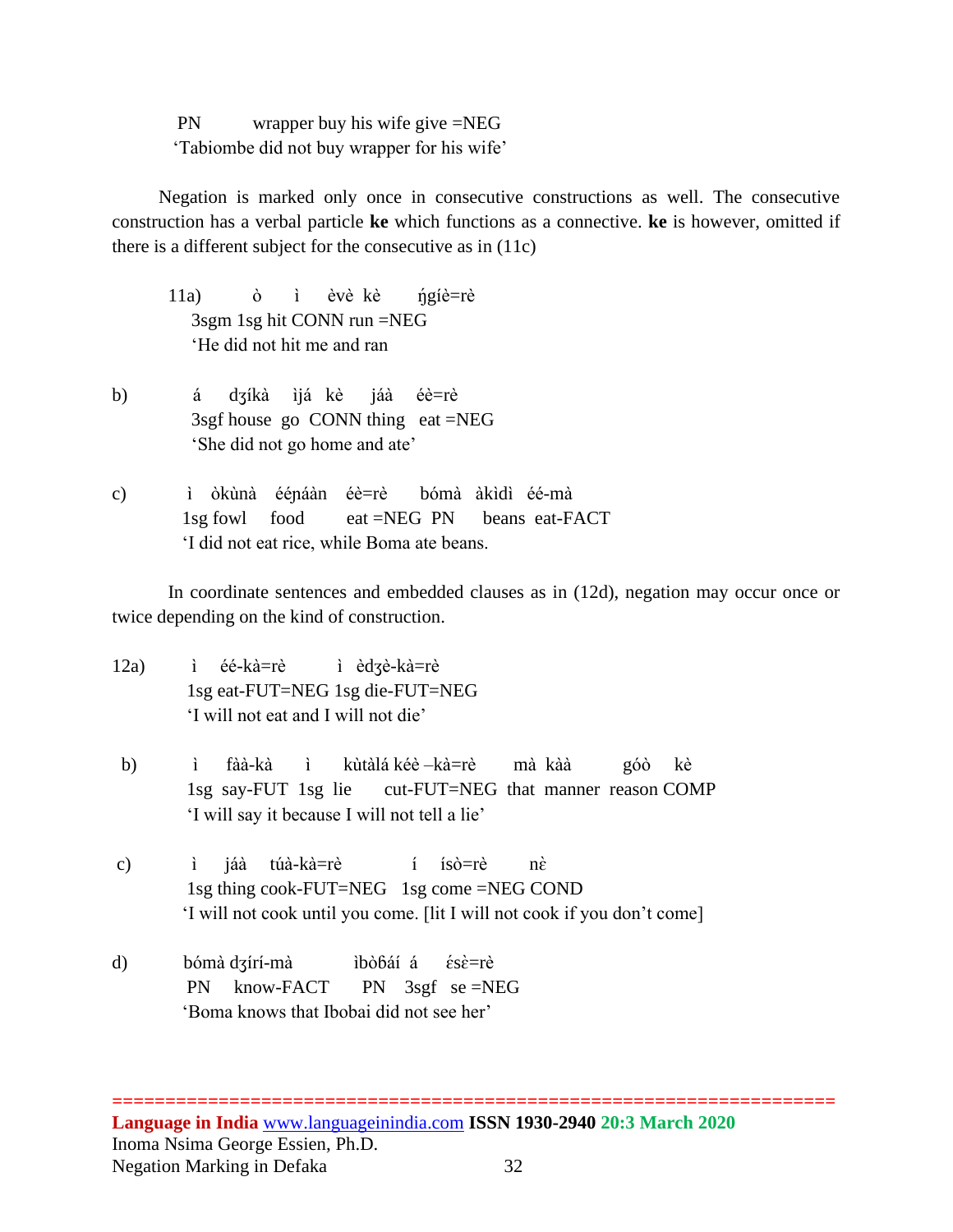#### **2. Constituent Negation**

#### **2.1 Negating Sentences with predicate nominals**

No special strategies are employed in the negation of sentences with predicate nominals. Sentences with predicate nominals typically express a defining or identification relationship. The subject of the sentence is usually a noun or a pronoun or sometimes an infinitive phrase, while the complement could be a noun, an adjective, a post positional phrase or a focus construction. There are no morphologically overt copulative verbs in Defaka. What appears like copulative verbs are the toneless subject focus marker, **kɔ,** and the clitic auxiliary verb, **=ri.** The former is clearly not a verb, but a subject focus marker as shown in (13). =**ri** on the hand, is an auxiliary verb which performs aspectual functions in combination with the factitive and perfective suffixes, to mark present progressive and present perfect aspects respectively. **=ri**, by virtue of it syntactic and semantic features could be considered to be functioning as a copulative when it occurs in copular sentences with post positional phrase complements, as in (14). Other forms of copular constructions are expressed by juxtaposition as shown in (15).

- $13a$ )  $\dot{\sigma} = k\dot{\sigma}$  tàbìòḿbé 3sgm =FOC PN 'He is Tabiombe'
	- b)  $\dot{\mathrm{o}} = \mathrm{k} \dot{\mathrm{o}}$  tàbìòḿbé=ǃré 3sgm=FOC PN =NEG 'He is not Tabiombe'
- 14a) à ɓáí=ǃrí kàsì tòò=tè déì-mà DEF man =PROG chair top =LOC stand-FACT 'The man is standing on the chair
- b) à báí=!rí kàsì tòò=tè déì=rè DEF man =PROG mat top =LOC sleep =NEG 'The man is not sleeping on the mat'
- 15a) ì *ó*mgbìnàà qbîî ̃́ ɓáí=ǃré 1sg dress sew man =NEG 'I am not a tailor'
	- b) ò ìbò=rè kòm 3sgm big =NEG yet 'He is not big yet'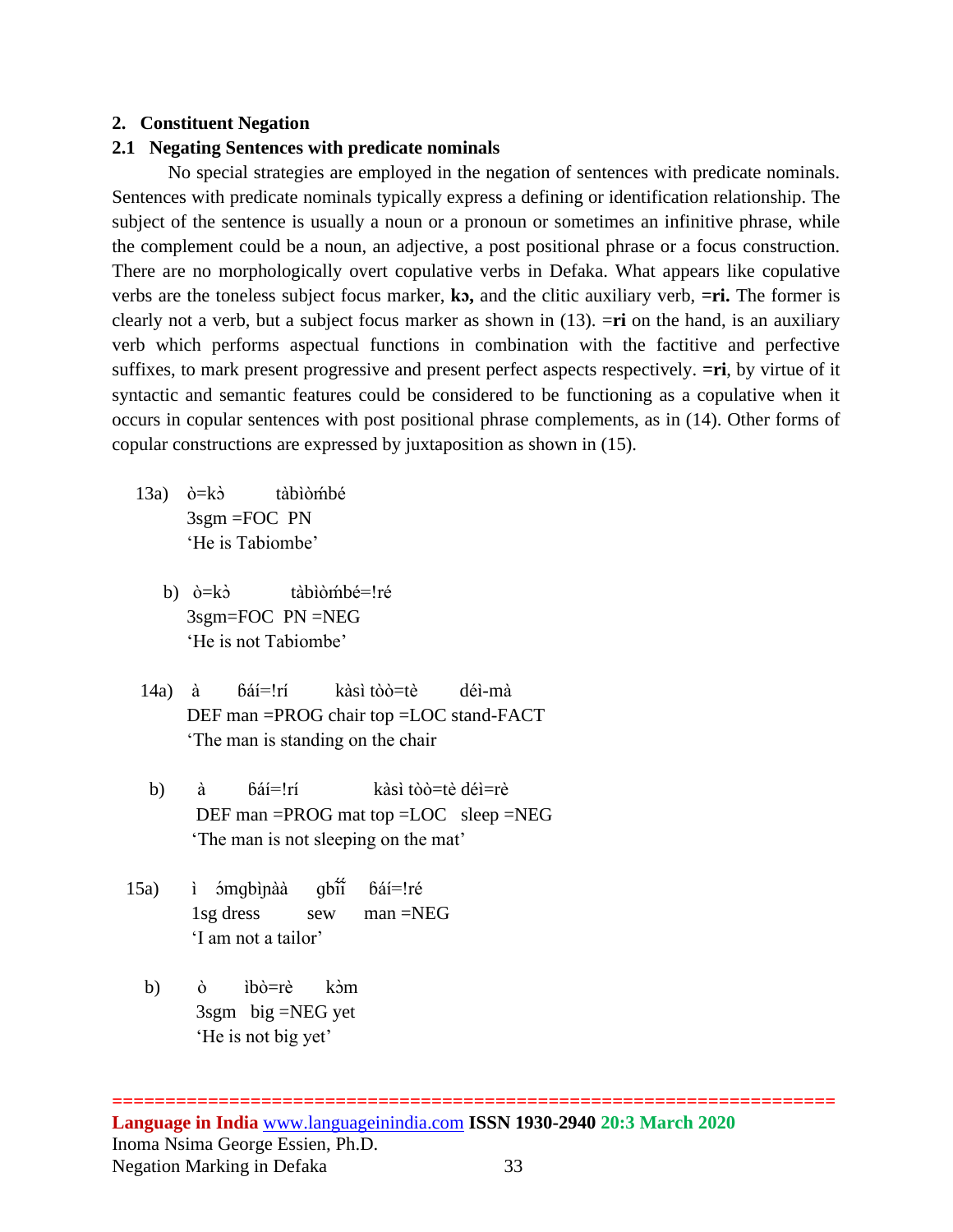c) ò m̀bè ibò=rè kòm 3sg MOD big =NEG yet 'He has not become big yet'

#### **2.2 Imperatives**

The negative imperative hosts two morphemes **kírí** and **nìnì. nìnì** is obligatory while **kírí** is optional. **kírí** is basically a negative intensifier. The tones of the negative imperative morphemes are invariant. To give a counter command to an action that had begun or completed prior to the moment of speaking, a free morpheme **ɓà** immediately follows **kírí** as in (16c and d)

- $16a$ ) kírí tè nìnì IMPN laugh IMPN 'Don't laugh'
- b) ì fàà á ámá-mà á ísò nìnì 1sg say 3sgf give-FACT 3sgf come IMPN 'I told her that she should not come'
- c) í fàà á ámá-mà á kírí ɓá árúá tùà nìnì 1sg say 3sgf give-FACT 3sgf IMPN again soup cook IMPN 'I told her not to cook soup again'
- d) kírí ɓá jàkì ééɲáà éè nìnì IMPN again another food eat IMPN 'Don't eat another food again'

#### **2.3 Negative Questions**

Two basic types of questions are commonly negated. Yes-no questions and echo questions. A third type could be termed emphatic.

 A yes-no question refers to an interrogative clause for which the expected answer is either "yes' or "no". (Kari,2004). The characteristic tonal pattern of a negative sentence in Defaka is a falling tone on the last syllable of the verb to which the negation marker is attached, except in a few cases where a verb has an inherent final high tone. This pattern does not change in yes-no questions as well. A verb with a final high tone spreads its high tone through the last syllables of the utterance, giving the utterance a final raised intonation pattern, as in (17a and b), while elsewhere, verb stems take on the characteristic falling tone of negative sentences, but not without global raising through the entire utterance.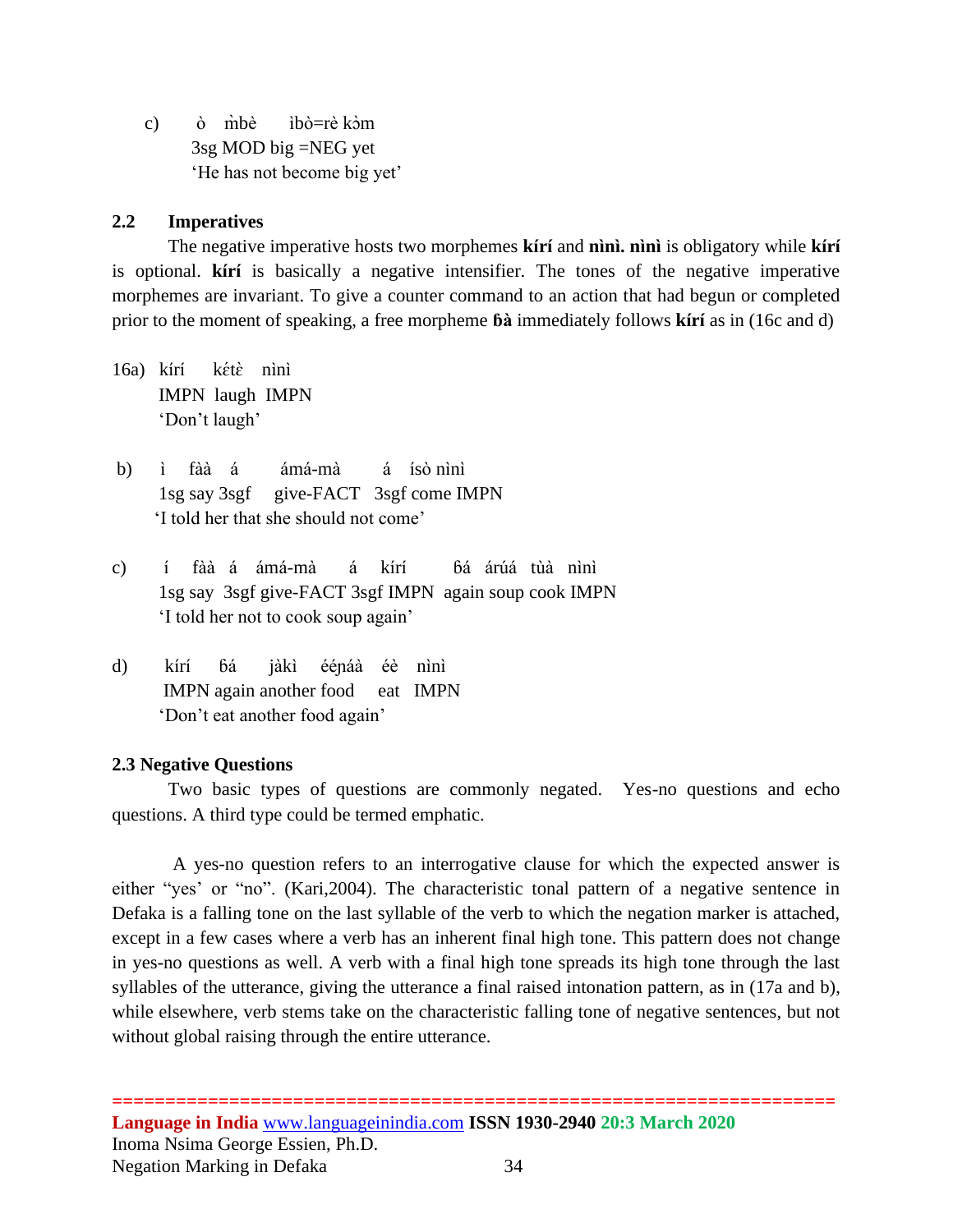- 17a) amàna óm obio èkẽkẽ=!ré PN body inside equal NEG 'Is Amanya not well?
	- b) àmànà m̀bè à kíá ìjá=!ré kɔ́m PN not able DEF market go =NEG yet 'Has Amanya not gone to the market yet?'
	- c) í m̀bè à árúá túà=rè kòm $|z|$  2sg not able DEF soup cook =NEG yet' 'You have not yet cooked the soup?'
	- d)  $\delta$ m $\delta$ m $\delta$ =tè á m̀bè à  $\delta$ bóina jáà=rè k $\delta$ m $\mathcal{V}$  now =LOC 3sgf not able DEF thatch do =NEG yet 'So she still has not yet done the thatch?'

Echo questions are questions that are asked to seek clarification on a command or assertion made by a previous speaker. They are expressed with the negative imperative marker.

- 18a)  $i$  kírí dʒírí dʒíkà ìjá nìnì $| \rangle$  1sg IMPN book house go IMPN 'Shouldn't I go to school?'
	- b) á kírí  $6a$  ì ómgbìna gbĩi`-kà=rè $\triangledown$  3sgf IMPN again 1sg dress sew-FUT=NEG 'Is she not going to sew my dress again?'
	- c) á  $64 \text{ lúa óó nini}$  3sgf again cry cry IMPN 'Should she not cry again?'

 The negative emphatic question is inherently a cleft construction. It expresses concern over an unpleasant situation which directly or indirectly affects the speaker. One significant feature of this question type is the fact that, the negative morpheme immediately follows the subject of the sentence and bears a high tone if the tone of the subject is low and a down-stepped high tone if the tone of the subject is high. It does not behave like typical clitics in the language. (note that clitics in Defaka bear low tones when they follow a host with a final low tone, and a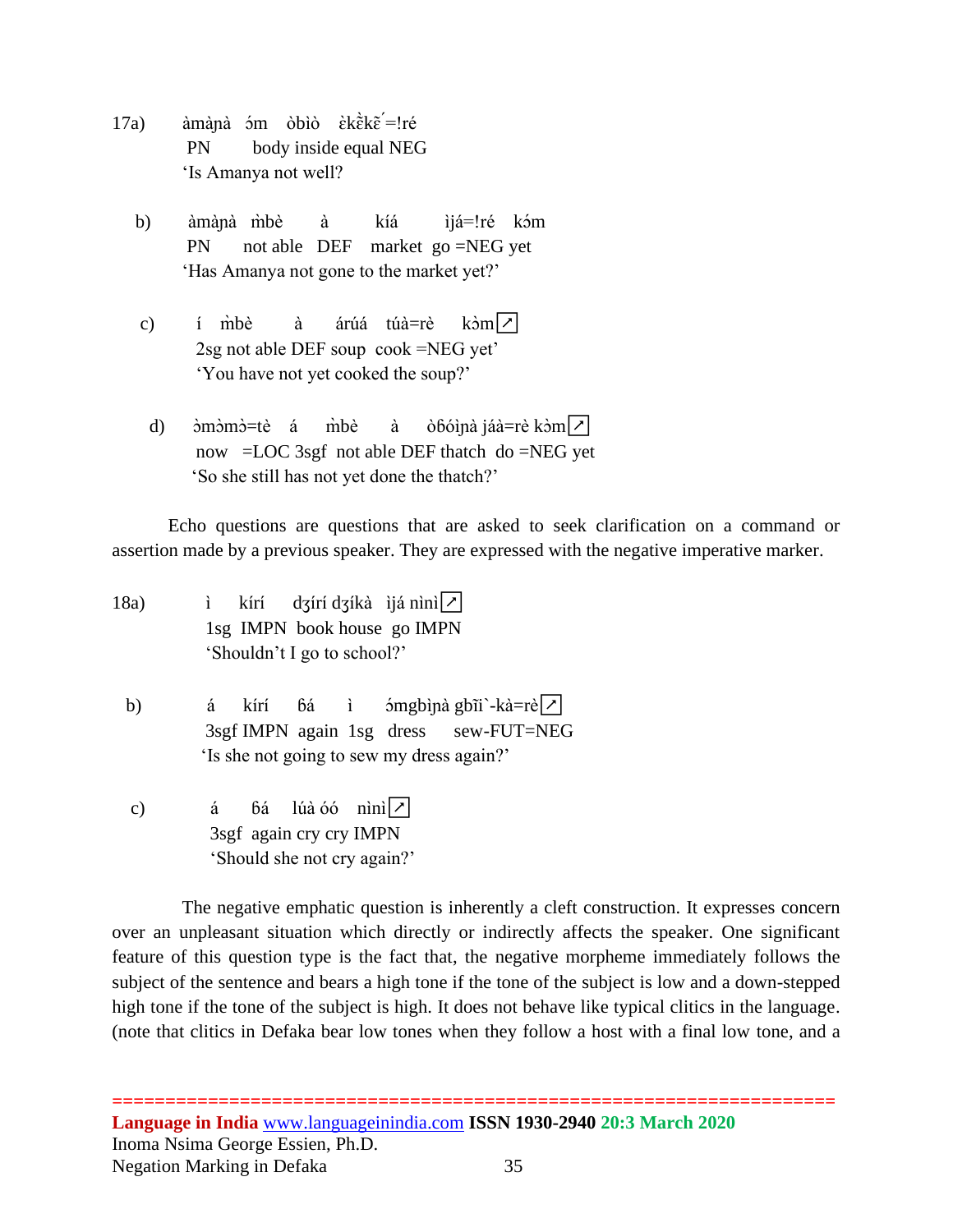down-stepped high tone, when they follow a host with a final high tone). This raised intonation pattern expresses emphasis.

- 19a) i  $\grave{\text{e}}$ s $\grave{\text{e}}$  isò-mà  $\hat{i}$  =ré ísò à árúá túà-mà kè 1sg see come-FACT REL 1sg NEG come DEF soup cook-FACT COMP 'I hope that, I am not the one to cook the soup?'
	- b)  $i$   $\dot{\varepsilon}$ s $\dot{\varepsilon}$ ísò-mà bòmá =!ré à bòm pìnì kè 1sg see come-FACT REL PN NEG DEF child flog COMP 'I hope that, Boma is not the one that beat the child?'

## **2.4 Focus and Negation**

### **2.4.1 Negative Argument Focus**

There are no special strategies used for negative focus construction. The markers of negation are the same as in other negative constructions. Verb stem tones are not altered. The subject NP can be a noun or a pronoun.

- $20a$   $i=r\acute{e}$  jáà kè 1sg NEG REL do COMP 'It is not I who did it'
	- b)  $á=!k5$ m̀bìrà jáà  $l\grave{\varepsilon}$ l $\grave{\varepsilon}$  =rè –mà kè 3sgf =SFOC REL refused thing sell =NEG-FACT COMP 'SHE is the one who has refused to trade'
	- c) bòmá=!kɔ̃ m̀bè fàà lɛ̀lɛ̀-ma =rè kɔ̀m PN =SFOC REL MOD say out-FACT =NEG yet 'It is BOMA who has not been able to speak out yet'
	- d)  $i = !k5$  íjá-kà=rè –mà kè 2sg =SFOC REL go-FUT =NEG-FACT COMP 'It is YOU who should not go'

Non- subject argument focus hosts the non-subject focus marker ndo. The focused nominal is preposed to sentence initial position immediately followed by the focus marker.

21a) bòmá ɓùòééɲáà íjá-kà=rè PN fishing go-FUT=NEG 'Boma is not going fishing'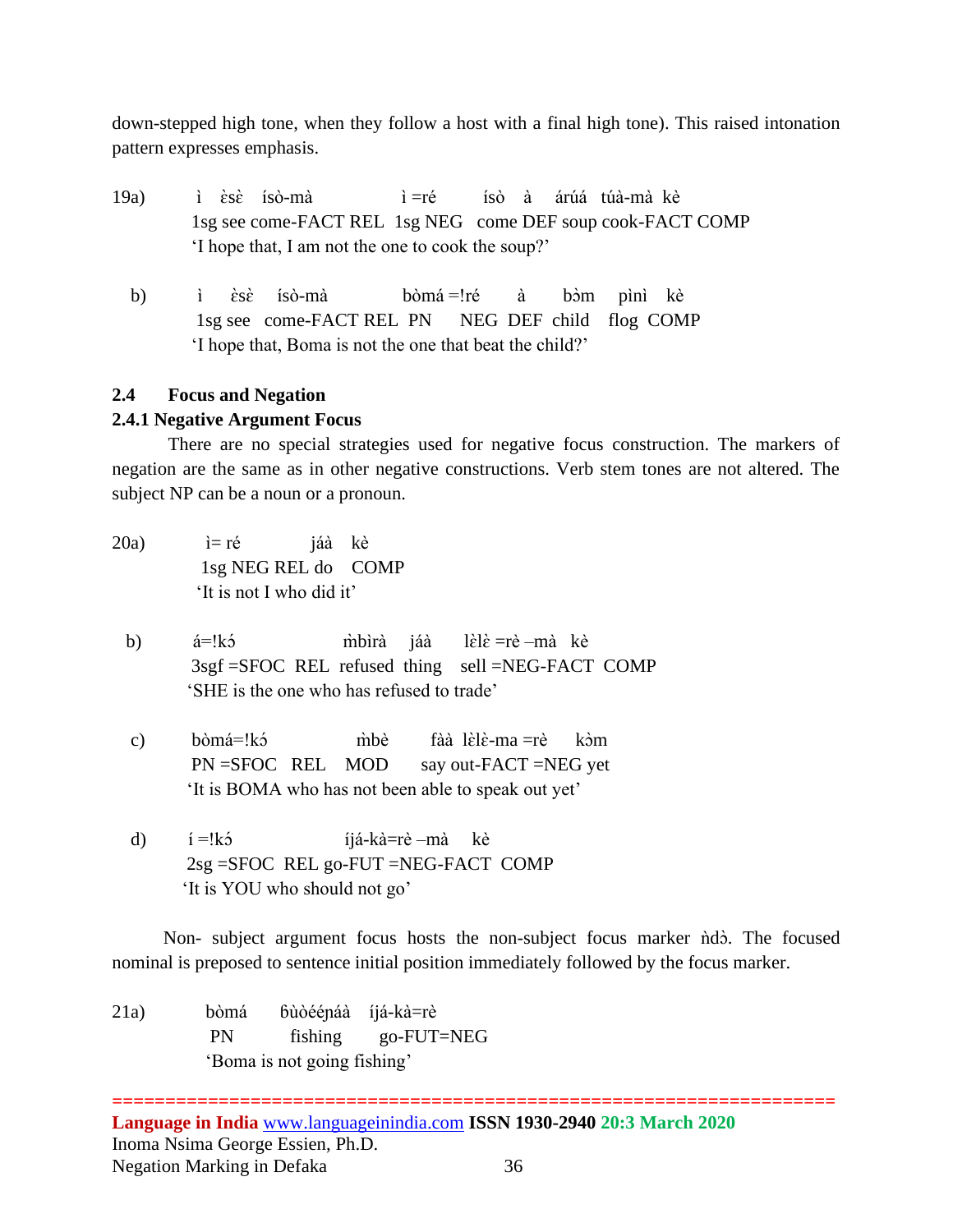bùòéénáà ndò bòmá ìjá-kà=rè-ma kè fishing NSFOC REL PN go-FUT=NEG-FACT COMP 'It is FISHING that Boma is not going to'

b) tàbìòmbé òbóìnà jáà-kà=rè PN thatch do-FUT=NEG 'Tabiombe is not making thatch'

> òbóìnà ndò tàbìòmbé jáà-kà=ré kè thatch NSFOC REL PN  $\phi$  =NEG COMP 'It is THATCH that Tabiombe is not making'

#### 2**.4.2 Negative predicate focusing.**

In negative predicate focusing, as in negative argument focusing, the verb is preposed to sentence initial position. The negative predicate focus sentence is inherently cleftivized.

- 22a) jáà gbĩi á jáà jàà kè thing sew =NEG REL 3sgf do do COMP 'It is NOT SEWING that she does'
- b) sékí=!ré á jáà jàà kè dance =NEG REL 3sgf do do COMP 'It is NOT DANCING that she does'

#### **Conclusion**

 The above data and discussion clearly reveal that negation in Defaka is basically morphological with tone playing a subordinate role. As noted by Payne (1997) and Shopen (1985), languages that exhibit morphological negation, associate the negative morpheme with the verb. This is the case with Defaka. The negative morpheme is considered a clitic due to its mobile nature and its tonal behavior, which is in consonance with the tonal behaviour of clitics in the language.

#### ===================================================================== **References**

Crystal, David. 1991. *A Dictionary of Linguistics and Phonetics. 3 rd edition*; *updated and* enlarged. Oxfordː Basil Blackwell.

Essien, Inoma N.G. 2013*. A Grammar of Defaka*, PH.D. Dissertation. University of Port Harcourt.

**==================================================================== Language in India** [www.languageinindia.com](http://www.languageinindia.com/) **ISSN 1930-2940 20:3 March 2020** Inoma Nsima George Essien, Ph.D. Negation Marking in Defaka 37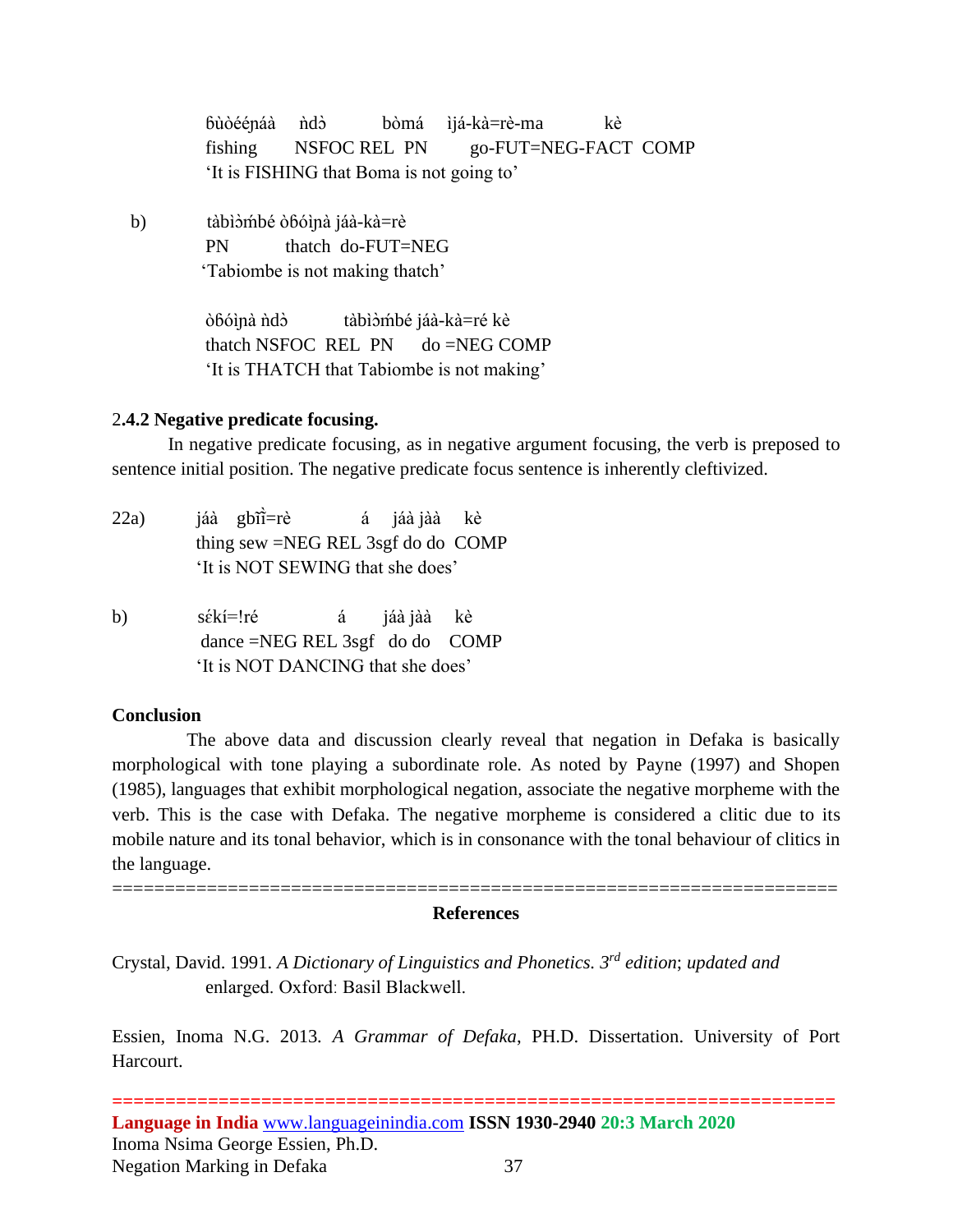Hudson, Joyce, and Patrick McConvell. 1984. *Keeping languages strong*ː Report of the Pilot

 Study for Kimberly. Language Resource Centreː Kimberly Language Resource Centre.

Ikoro, Suanu. M. 1996. *The Kana language.* Research School. CNWS. Leiden University.

- Jenewari, Charles E.W. 1983. *Defaka, Ijo's closest linguistc relative.* University of Port Harcourt Press.
- Kari, Ethelbert E 2004 *A Reference grammar of Degema*. RUDIGER KOPPE VERLAG, Germany.

Payne, Thomas E. 1997. *Describing morphosyntax*. Cambridge: Cambridge University Press

Shopen, Thomas (ed) 1985. *Language typology and syntactic description.* volume I. Cambridgeː Cambridge University Press.

Tsunoda, Tasaku. 2005. *Language endangerment and language revitalization, an introduction*. Mouton de Gruyter: Berlin, New York.

| <b>LIST OF ABBREVIATIONS and CONVENTIONS</b> |                                             |  |  |  |
|----------------------------------------------|---------------------------------------------|--|--|--|
|                                              | $=$ phonetic representation of downstep     |  |  |  |
|                                              | $=$ morpheme break                          |  |  |  |
|                                              | $=$ clitic break                            |  |  |  |
| $\boldsymbol{\mathcal{L}}$                   | $=$ global raise                            |  |  |  |
| 1sg                                          | $=$ first person singular pronoun           |  |  |  |
| 2sg                                          | $=$ second person singular pronoun          |  |  |  |
| 3sgf                                         | $=$ third person singular feminine pronoun  |  |  |  |
| 3sgm                                         | $=$ third person singular masculine pronoun |  |  |  |
| 3nt                                          | $=$ third person neuter pronoun             |  |  |  |
| 1pl                                          | $=$ first person plural pronoun             |  |  |  |
| 2 <sub>pl</sub>                              | $=$ second person plural pronoun            |  |  |  |
| 3pl                                          | $=$ third person plural pronoun             |  |  |  |
| <b>FACT</b>                                  | $=$ factitive                               |  |  |  |
| <b>NEG</b>                                   | $=$ negative                                |  |  |  |
| <b>DEF</b>                                   | $=$ definite                                |  |  |  |
| <b>LOC</b>                                   | $=$ locative                                |  |  |  |
| <b>PN</b>                                    | =personal name                              |  |  |  |

**Language in India** [www.languageinindia.com](http://www.languageinindia.com/) **ISSN 1930-2940 20:3 March 2020**